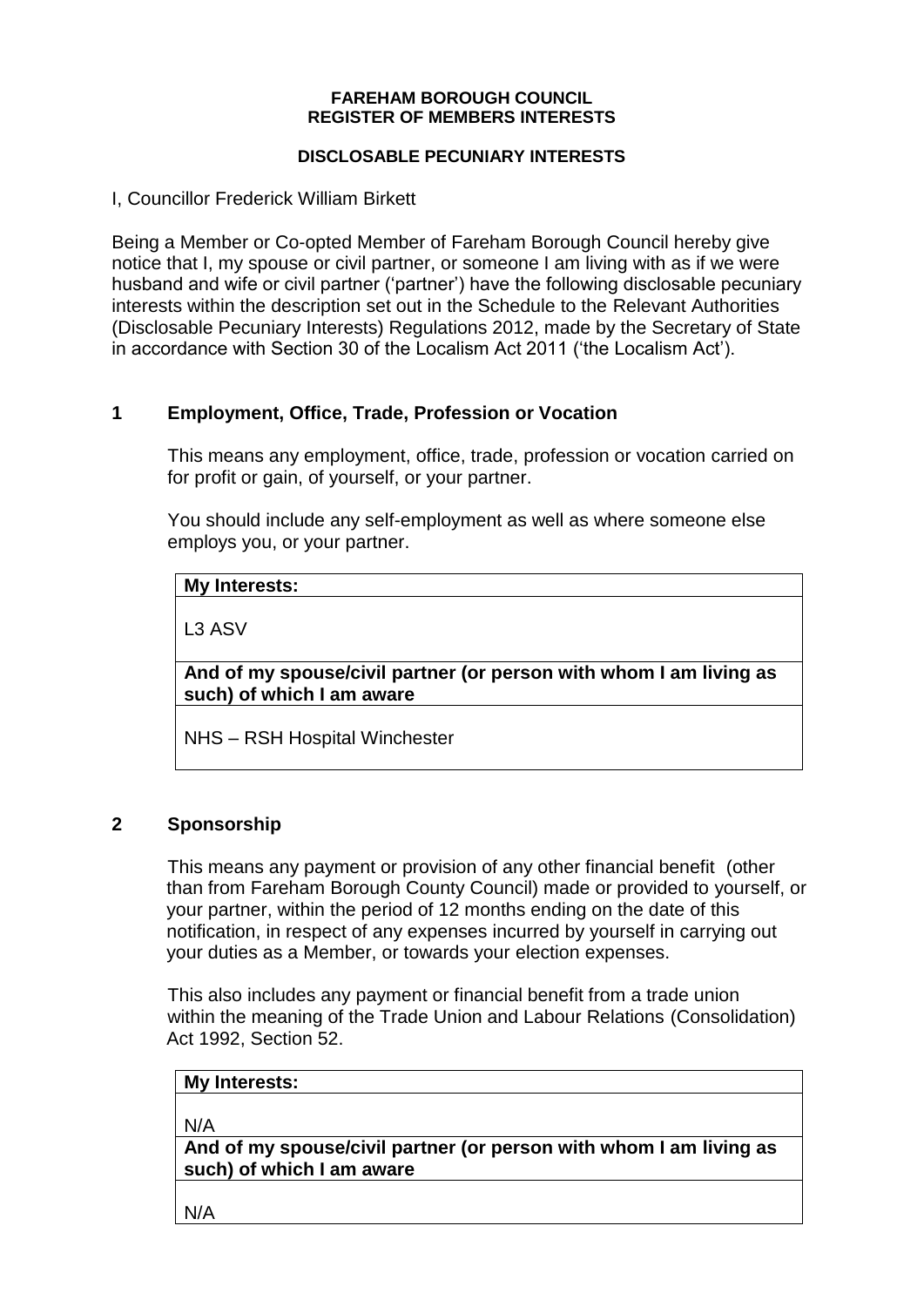#### **3 Contracts**

This means any contract made between yourself, or your partner, (or a body in which you, or your partner, have a beneficial interest), and Fareham Borough Council -

- **(a)** under which goods or services are to be provided or works are to be executed; AND
- **(b)** which has not been fully discharged;

# **My interests:**

N/A

**And of my spouse/civil partner (or person with whom I am living as such) of which I am aware**

N/A

#### **4 Land**

This means any beneficial interest in land within the area of Fareham Borough Council of yourself, or your partner.

This includes land which you, or your partner, own, lease, have the benefit of an option over, or have other rights in or over such as an easement or other burden or interest which carries the right to occupy land or receive income, or upon which you have a mortgage.

# **My interests:**

22 Lynden Close, Fareham, PO14 3AL

**And of my spouse/civil partner (or person with whom I am living as such) of which I am aware**

22 Lynden Close, Fareham, PO14 3AL

#### **5 Licences**

This means any licence (alone or jointly with others) to occupy land in the administrative area of Fareham Borough Council held by yourself, or your partner, for a month or longer.

# **My interests:** N/A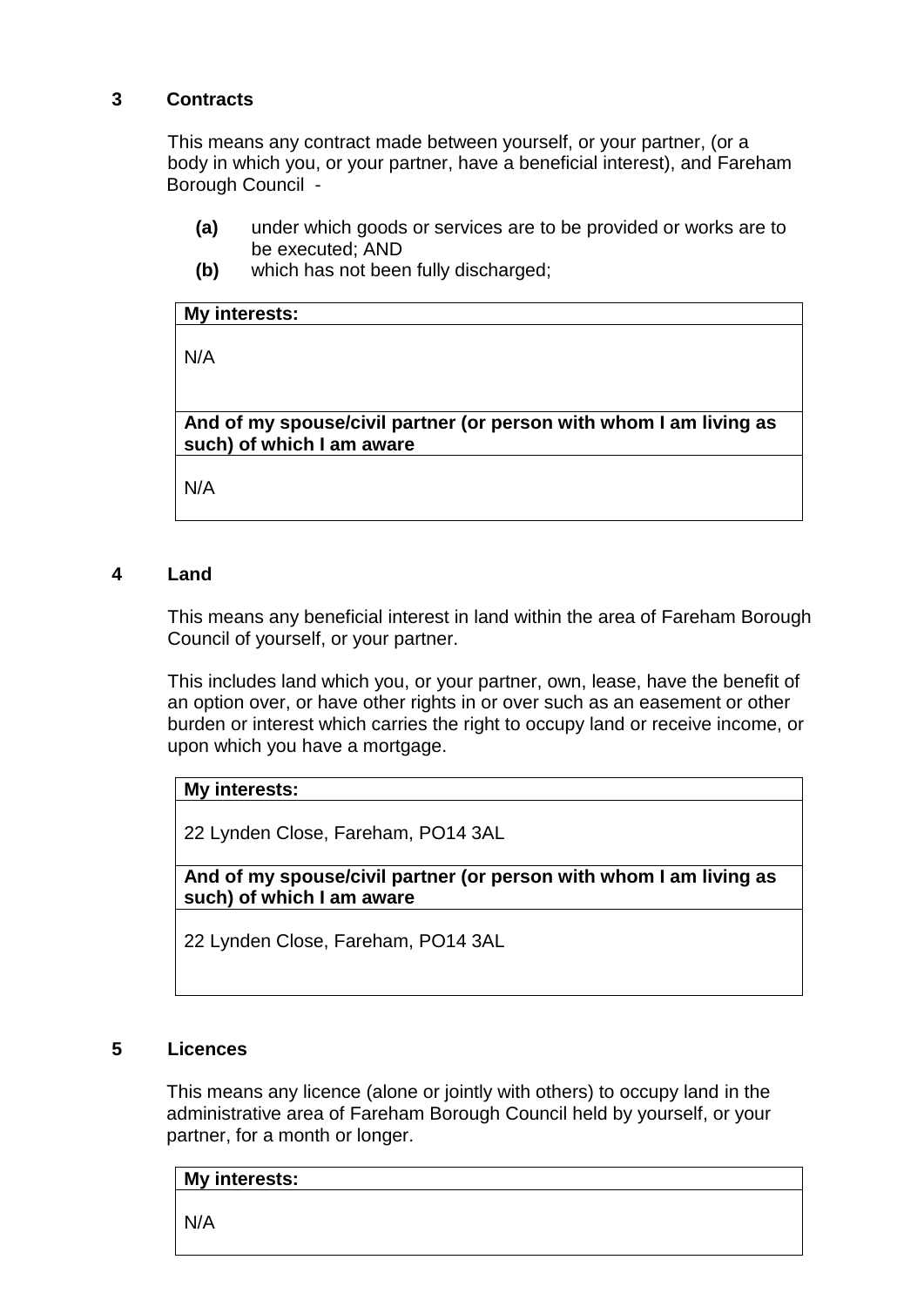#### **And of my spouse/civil partner (or person with whom I am living as such) of which I am aware**

N/A

#### **6 Corporate Tenancies**

This means any tenancy where (to your knowledge) –

- **(a)** the landlord is Fareham Borough Council; AND
- **(b)** the tenant is a body in which you, or your partner, have a beneficial interest;

**My interests:**

N/A

**And of my spouse/civil partner (or person with whom I am living as such) of which I am aware**

N/A

#### **7 Securities**

This means any beneficial interest in securities of a body where –

- (a) that body (to your knowledge) has a place of business or land in the administrative area of Fareham Borough Council; AND
- (b) either
	- (i) the total nominal value of the securities exceeds £25,000 or one hundredth of the total issued shared capital of that body; OR
	- (ii) if the share capital of that body is more than one class, the total nominal value of the shares of any one class in which you, or your partner, have a beneficial interest exceeds one hundredth of the total issued share capital of that class.

Securities means shares, debentures, debenture stock, loan stock, bonds, units of a collective investment scheme within the meaning of the Financial Services and Markets Act 2000, Section 8, and other securities of any description, other than money deposited with a building society.

| My interests: |  |  |
|---------------|--|--|
| N/A           |  |  |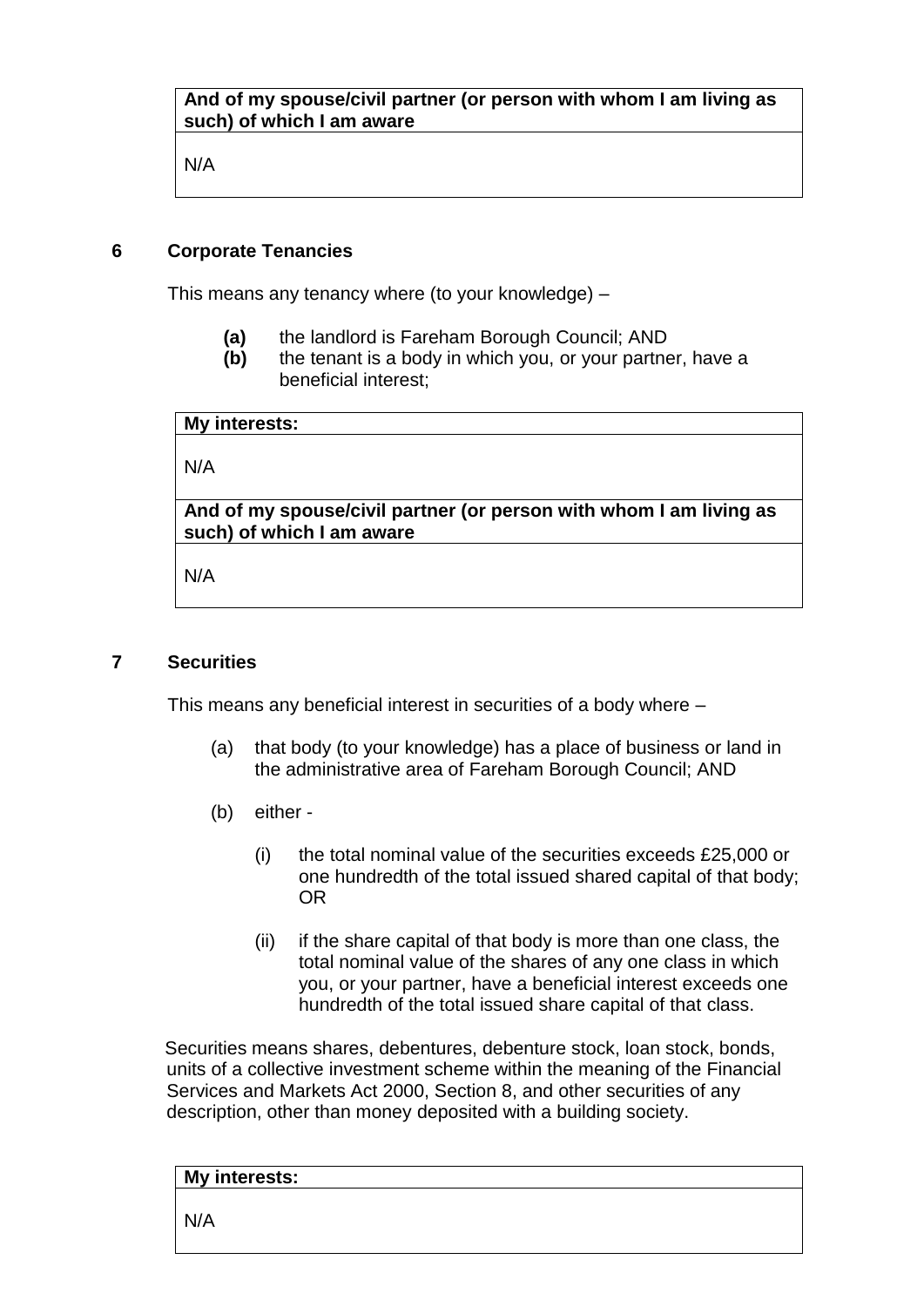# **And of my spouse/civil partner (or person with whom I am living as such) of which I am aware**

N/A

**N.B. A body in which you, your spouse/civil partner (or person with whom you are living as such) have a beneficial interest means a firm in which you, your spouse/civil partner (or person with whom you are living as such) is a partner, or a body corporate of which you, your spouse/civil partner (or person with**  whom you are living as such) is a director, or in the securities of which **you, your spouse/civil partner (or person with whom you are living as such) has a beneficial interest.**